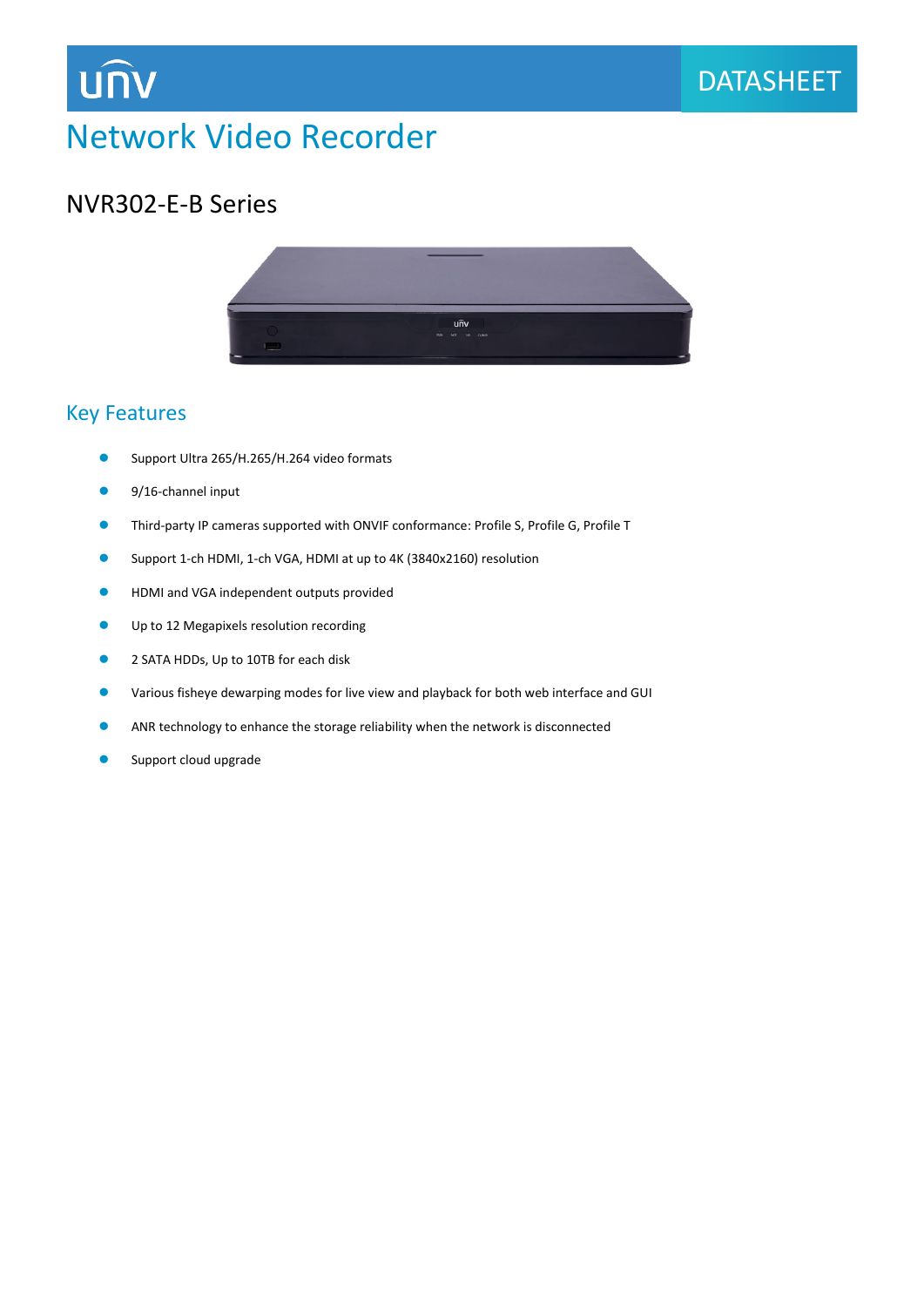# UN

## Specifications

| <b>Model</b>                     | NVR302-09E-B                                                                                                                                                                                                                                   | NVR302-16E-B                                         |
|----------------------------------|------------------------------------------------------------------------------------------------------------------------------------------------------------------------------------------------------------------------------------------------|------------------------------------------------------|
| Video/Audio Input                |                                                                                                                                                                                                                                                |                                                      |
| IP Video Input                   | $9$ -ch                                                                                                                                                                                                                                        | $16$ -ch                                             |
| Two-way Audio Input<br>1-ch, RCA |                                                                                                                                                                                                                                                |                                                      |
| <b>Network</b>                   |                                                                                                                                                                                                                                                |                                                      |
| Incoming Bandwidth               | 320Mbps                                                                                                                                                                                                                                        |                                                      |
| <b>Outgoing Bandwidth</b>        | 180Mbps                                                                                                                                                                                                                                        | 320Mbps                                              |
| <b>Remote Users</b>              | 128                                                                                                                                                                                                                                            |                                                      |
| Protocols                        | P2P, UPnP, NTP, DHCP, PPPoE                                                                                                                                                                                                                    |                                                      |
| Video/Audio Output               |                                                                                                                                                                                                                                                |                                                      |
| HDMI/VGA Output                  | HDMI:<br>4K (3840x2160)/60Hz, 4K (3840x2160)/30Hz, 1920x1080p/60Hz, 1920x1080p/50Hz, 1600x1200/60Hz,<br>1280x1024/60Hz, 1280x720/60Hz, 1024x768/60Hz<br>VGA:<br>1920x1080p/60Hz, 1920x1080p/50Hz, 1280x1024/60Hz, 1280x720/60Hz, 1024x768/60Hz |                                                      |
| <b>Recording Resolution</b>      | 12MP/8MP/6MP/5MP/4MP/3MP/1080p/960p/720p/D1/2CIF/CIF                                                                                                                                                                                           |                                                      |
| Audio Output                     | 1-ch, RCA                                                                                                                                                                                                                                      |                                                      |
| Synchronous Playback             | 9-ch                                                                                                                                                                                                                                           | $16$ -ch                                             |
| Corridor Mode Screen             | 3/4/5/7/9                                                                                                                                                                                                                                      | 3/4/5/7/9/10/12/16                                   |
| <b>Decoding</b>                  |                                                                                                                                                                                                                                                |                                                      |
| Decoding format                  | Ultra 265, H.265, H.264                                                                                                                                                                                                                        |                                                      |
| Live View/Playback               | 12MP/8MP/6MP/5MP/4MP/3MP/1080p/960p/720p/D1/2CIF/CIF                                                                                                                                                                                           |                                                      |
| Capability                       | 3 x 12MP@25, 4 x 4K@30, 9 x 4MP@25                                                                                                                                                                                                             | 3 x 12MP@25, 4 x 4K@30, 9 x 4MP@25, 16 x<br>1080p@30 |
| <b>Hard Disk</b>                 |                                                                                                                                                                                                                                                |                                                      |
| <b>SATA</b>                      | 2 SATA interfaces                                                                                                                                                                                                                              |                                                      |
| Capacity                         | up to 10TB for each disk                                                                                                                                                                                                                       |                                                      |
| <b>External Interface</b>        |                                                                                                                                                                                                                                                |                                                      |
| Network Interface                | 2 RJ45 10M/100M/1000M self-adaptive Ethernet Interfaces                                                                                                                                                                                        |                                                      |
| Serial Interface                 | 1 x RS485                                                                                                                                                                                                                                      |                                                      |
| USB Interface                    | Front panel: 1 x USB2.0<br>Rear panel: 1 x USB2.0, 1 x USB3.0                                                                                                                                                                                  |                                                      |
| Alarm In                         | 8-ch                                                                                                                                                                                                                                           |                                                      |
| Alarm Out                        | $2$ -ch                                                                                                                                                                                                                                        |                                                      |
| General                          |                                                                                                                                                                                                                                                |                                                      |
| Power Supply                     | 12V DC<br>Power Consumption: ≤ 12 W (without HDD)                                                                                                                                                                                              |                                                      |
| <b>Working Environment</b>       | -10°C~+ 55°C (+14°F~+131°F), Humidity ≤ 90% RH (non-condensing)                                                                                                                                                                                |                                                      |
| Dimensions (W×D×H)               | 380mm × 315mm × 53mm (15.0" × 12.4" × 2.1")                                                                                                                                                                                                    |                                                      |
| Weight (without HDD)             | ≤ 2.48Kg $(5.47$ lb)                                                                                                                                                                                                                           |                                                      |